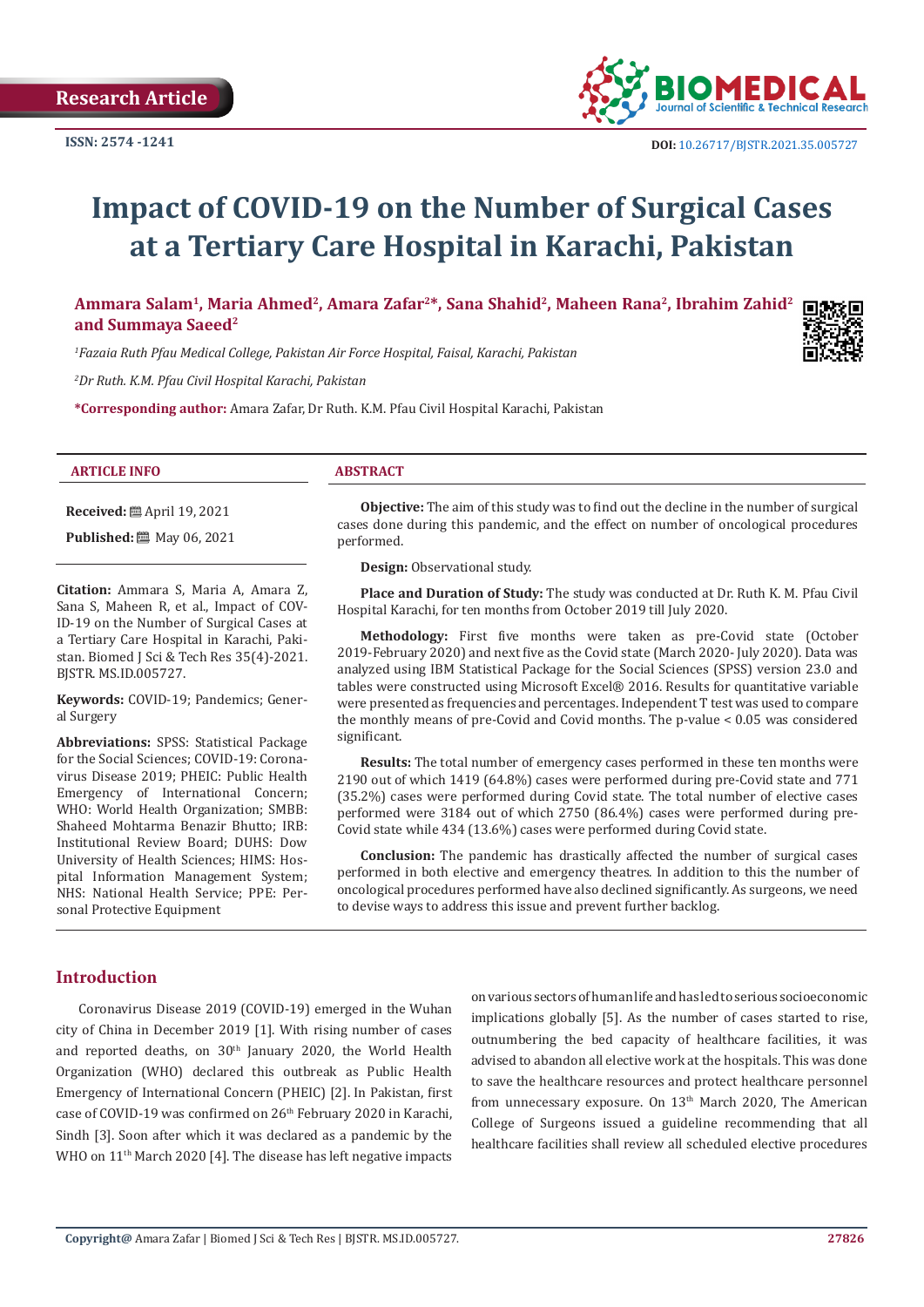with a plan to minimize, postpone or cancel them. This was to be done until the healthcare infrastructure was confident to support any overwhelming critical patient care needs [6]. Likewise, in Pakistan, all sort of elective work (out-patient clinics and elective procedures) were suspended from the mid of March 2020 as Pakistan was also expecting to hit the pandemic peak [2]. The main purpose behind this decision was to decrease the exposure of healthcare workers and save the human and material resources.

Although this proved helpful in combatting the COVID-19 emergency, but in the long run it has left a large impact. Dr Ruth K.M. Pfau Civil Hospital Karachi, which caters thousands of patients every day and offers all sorts of advanced surgical procedures to the patients free of cost was also affected. Hundreds of elective surgical procedures were cancelled, and cancer surgeries were also restricted. In order to estimate the difference in the surgical cases done before the pandemic and during the pandemic, we carefully planned this study. The aim of this study was to find out the decline in the number of surgical cases done during this pandemic, and the effect of the pandemic on number of oncological procedures performed. These numbers are not mere figures but rather depiction of the patient suffering.

## **Methodology**

An observational study was conducted at Dr Ruth K.M. Pfau Civil Hospital Karachi and Shaheed Mohtarma Benazir Bhutto (SMBB) Accident Emergency and Trauma Centre, Karachi. The study was conducted for a total duration of ten months from October 2019 till July 2020. Ethical approval to conduct this study was taken from Institutional Review Board (IRB) of Dow University of Health Sciences (DUHS). Cases performed from October 2019 to February 2020, were considered as pre-Covid state and from March 2020 till July 2020 as Covid state. All surgeries including elective and emergency procedures, conducted during the study period were included. Data was collected from two sources. For elective surgical procedures, data was collected from Hospital Information Management System (HIMS) record at the Dowite's 87 Operation Theatre Complex. For emergency procedures, data was collected from data maintained in HIMS at SMBB Trauma center theatre. A **Table 1.**

Performa was filled out for all participants of the study. Data was entered and analyzed using IBM Statistical Package for the Social Sciences (SPSS) version 23.0 (IBM SPSS Statistics for Windows, Armonk, NY) and tables were constructed using Microsoft Excel® 2016 (Microsoft Corp., Redmond, WA). Results for qualitative variables were presented as frequencies and percentages. Chisquare was used to compare the frequencies of pre-Covid and Covid cases. The p-value < 0.05 was considered significant in all cases.

#### **Results**

(Table 1) shows the demographic characteristics of patients presenting during this 10-month period. There were more males (71.0%) than females (29.0%) during both pre-covid and covid period and there was no significant difference observed. The mean age of patients was  $35.2 \pm 16.2$  years. The total number of emergency cases performed in these ten months (October 2019-July 2020) were 2190 out of which 1419 (64.8%) cases were performed during Pre-Covid state (October 2019-February 2020) and 771 (35.2%) cases were performed during Covid state (March 2020- July 2020) (Figure 1). The total number of Elective cases performed were 3184 out of which 2750 (86.4%) cases were performed during Pre-Covid state (October 2019-February 2020) while 434 (13.6%) cases were performed during Covid state (March 2020- July 2020) (Figure 2). (Table 1) Demographics (Table 1) depicts the frequencies and percentages of emergency procedures performed before and during the pandemic, highlighting the major procedures that are performed, which included debridement, appendectomy, laparotomies and incision and drainage procedures. A significant difference was observed between exploratory and traumatic laparotomy and incision and drainage procedure before and during the pandemic (p<0.05) (Table 2). (Tables 3 & 4) further elaborate the monthly frequencies and percentages of the emergency surgeries performed for both pre-Covid and Covid state. It was observed that Exploratory Laparotomy was the most common procedure performed among emergency surgeries (30.6%, n=671) followed by Incision and Drainage (22.7%, n=498), Appendectomy (14.9%, n=326) and Debridement (9.4%, n=205). Traumatic surgeries were less commonly performed than non-trauma surgeries.

| Demographics                              | Pre-COVID       | <b>COVID</b>    | P value |
|-------------------------------------------|-----------------|-----------------|---------|
| Gender                                    |                 |                 | 0.24    |
| Male                                      | 995 (70.1%)     | 559 (72.5%)     |         |
| Female                                    | 424 (29.9%)     | 212 (27.5%)     |         |
| Age (Mean $\pm$ standard deviation)/years | $35.2 \pm 16.6$ | $35.2 \pm 15.4$ | 0.94    |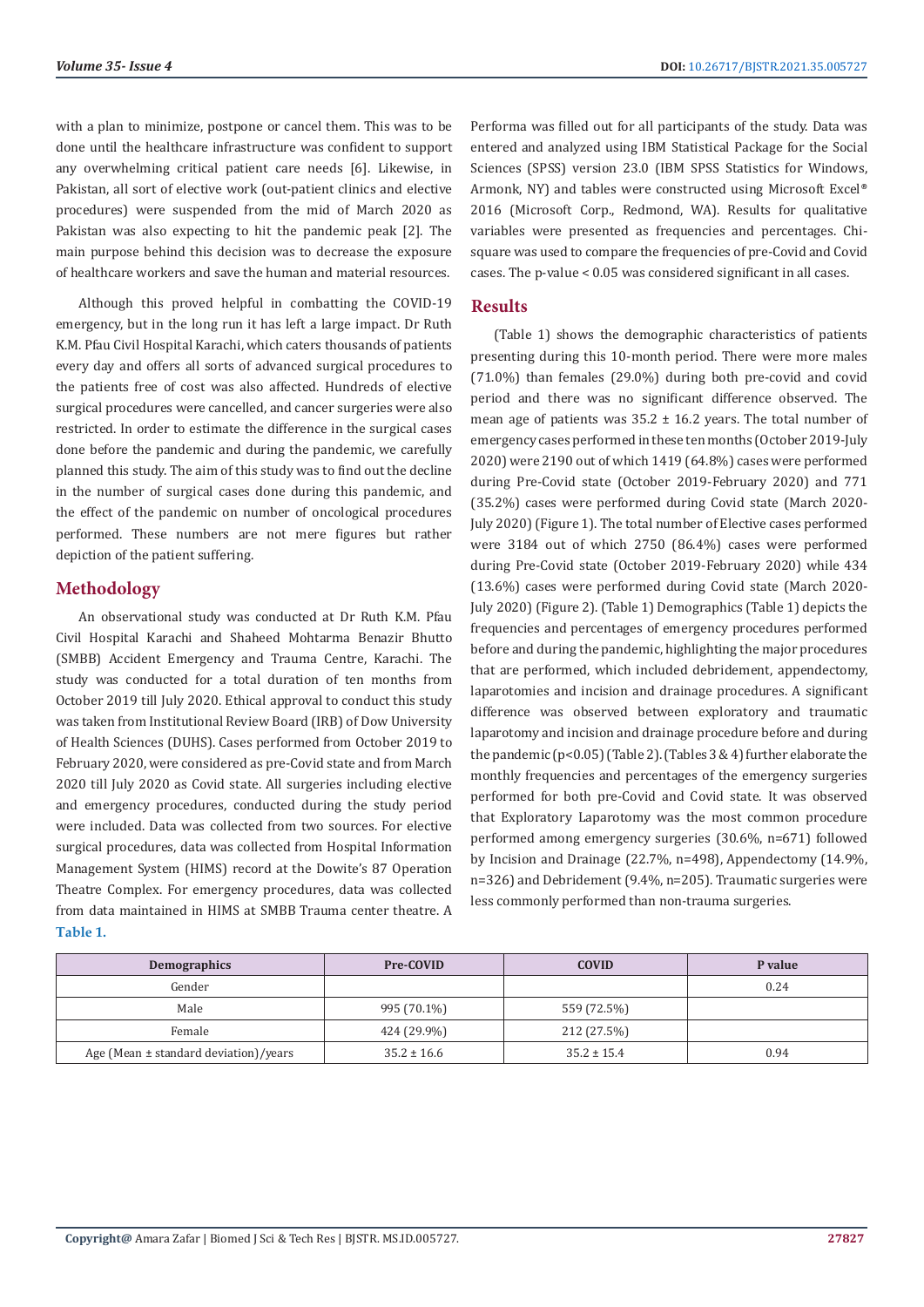

**Figure 1:** Emergency cases during pre-Covid and Covid state.



**Figure 2:** Elective cases during pre-Covid and Covid state.

**Table 2:** Comparison of monthly frequencies of emergency cases during pre-Covid and Covid period.

|                        | Pre-covid     | <b>COVID</b>  | <b>Total</b>  | p-value    |
|------------------------|---------------|---------------|---------------|------------|
| Debridement            | 145<br>10.20% | 60<br>7.80%   | 205<br>9.40%  | 0.062      |
| Appendectomy           | 216<br>15.20% | 110<br>14.30% | 326<br>14.90% | 0.55       |
| Exploratory laparotomy | 398<br>28.00% | 273<br>35.40% | 671<br>30.60% | $< 0.001*$ |
| Incision and drainage  | 355<br>25.00% | 143<br>18.50% | 498<br>22.70% | $0.001*$   |
| Trauma laparotomy      | 75<br>5.30%   | 75<br>9.70%   | 150<br>6.80%  | $< 0.001*$ |
| Other procedures       | 230<br>16.20% | 110<br>14.30% | 340<br>15.50% | 0.23       |

Note: \*p-value<0.05 considered as significant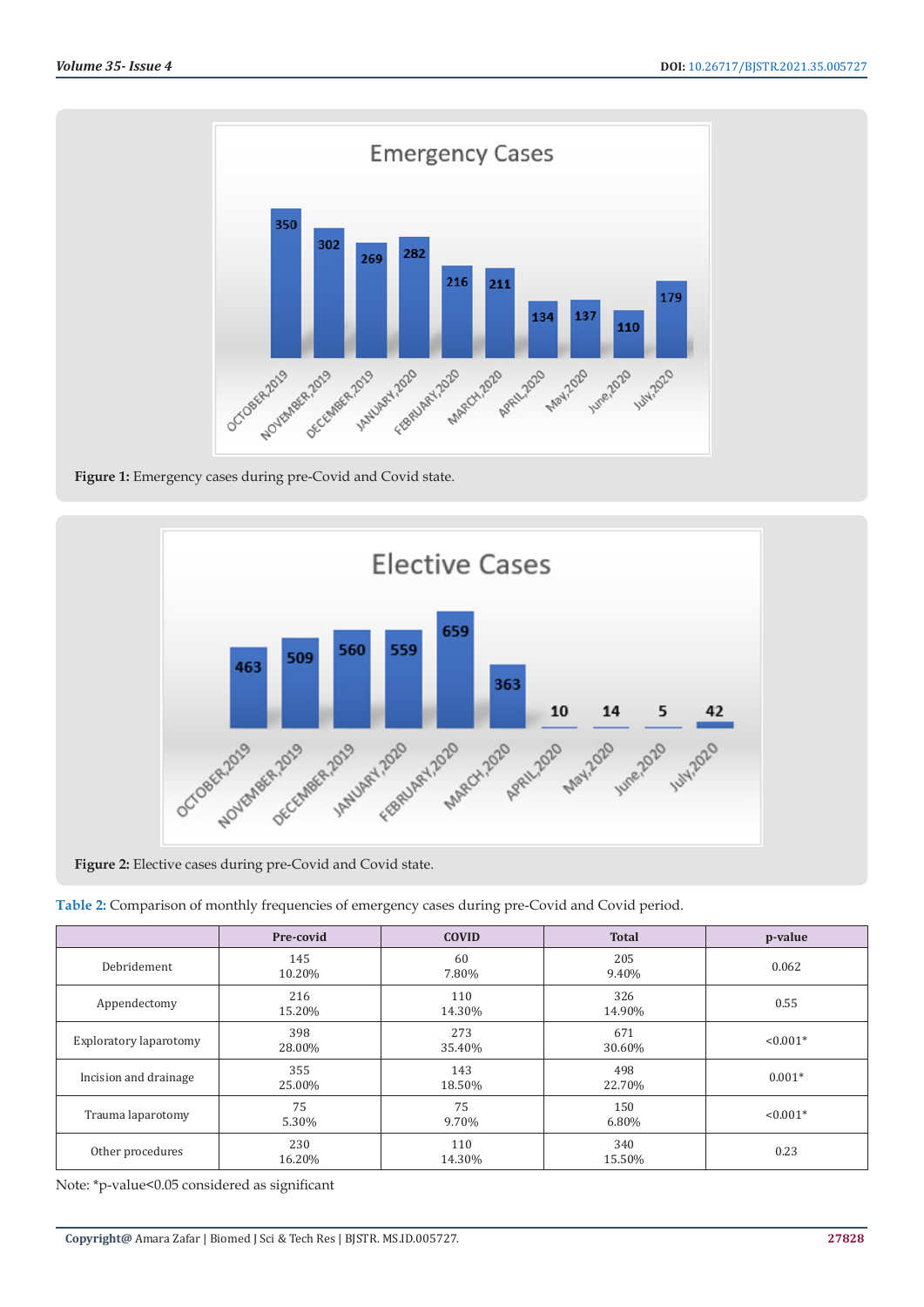|          | <b>PRE-COVID</b>   |              |                                  |                          |                             |              |              |
|----------|--------------------|--------------|----------------------------------|--------------------------|-----------------------------|--------------|--------------|
| Month    | <b>Debridement</b> | Appendectomy | <b>Exploratory</b><br>laparotomy | Incision and<br>drainage | <b>Trauma</b><br>laparotomy | <b>Other</b> | <b>Total</b> |
| October  | 37                 | 38           | 104                              | 102                      | 14                          | 55           | 350          |
|          | 25.50%             | 17.60%       | 26.10%                           | 28.70%                   | 18.70%                      | 23.90%       | 24.70%       |
| November | 34                 | 45           | 88                               | 72                       | 15                          | 48           | 302          |
|          | 23.40%             | 20.80%       | 22.10%                           | 20.30%                   | 20.00%                      | 20.90%       | 21.30%       |
| December | 30                 | 54           | 65                               | 68                       | 13                          | 39           | 269          |
|          | 20.70%             | 25.00%       | 16.30%                           | 19.20%                   | 17.30%                      | 17.00%       | 19.00%       |
| January  | 29                 | 37           | 78                               | 60                       | 18                          | 60           | 282          |
|          | 20.00%             | 17.10%       | 19.60%                           | 16.90%                   | 24.00%                      | 26.10%       | 19.90%       |
| February | 15                 | 42           | 63                               | 53                       | 15                          | 28           | 216          |
|          | 10.30%             | 19.40%       | 15.80%                           | 14.90%                   | 20.00%                      | 12.20%       | 15.20%       |

**Table 3:** Monthly frequency of emergency cases during pre-Covid state.

**Table 4:** Monthly frequency of emergency cases during Covid state.

|       | <b>DURING COVID</b> |              |                |                          |                             |              |              |
|-------|---------------------|--------------|----------------|--------------------------|-----------------------------|--------------|--------------|
| Month | <b>Debridement</b>  | Appendectomy | Exp laparotomy | Incision and<br>drainage | <b>Trauma</b><br>laparotomy | <b>Other</b> | <b>Total</b> |
| March | 19                  | 37           | 75             | 41                       | 13                          | 26           | 211          |
|       | 31.70%              | 33.60%       | 27.50%         | 28.70%                   | 17.30%                      | 23.60%       | 27.40%       |
| April | 7                   | 25           | 55             | 20                       | q                           | 18           | 134          |
|       | 11.70%              | 22.70%       | 20.10%         | 14.00%                   | 12.00%                      | 16.40%       | 17.40%       |
| May   | 4                   | 14           | 59             | 29                       | 11                          | 20           | 137          |
|       | 6.70%               | 12.70%       | 21.60%         | 20.30%                   | 14.70%                      | 18.20%       | 17.80%       |
| June  | 6                   | 12           | 37             | 19                       | 20                          | 16           | 110          |
|       | 10.00%              | 10.90%       | 13.60%         | 13.30%                   | 26.70%                      | 14.50%       | 14.30%       |
| July  | 24                  | 22           | 47             | 34                       | 22                          | 30           | 179          |
|       | 40.00%              | 20.00%       | 17.20%         | 23.80%                   | 29.30%                      | 27.30%       | 23.20%       |

# **Discussion**

During this Covid-19 pandemic, a significant decline in both the elective and emergency cases have been reported in our study. As the first wave of the pandemic hit the world, elective surgical practices were restricted worldwide. The American College of Surgeons recommended to postpone or cancel all elective surgeries in March 2020 [6]. Similarly, National Health Service (NHS) hospitals were advised to postpone elective surgeries for three months to increase the hospital's capacity for the care of Covid positive patients [7]. It was advised by The Royal College to manage emergency surgical cases like acute appendicitis and acute cholecystitis conservatively where possible [8]. While the procedure continued to take place at our hospital setting, there was no statistical difference observed in appendectomies before and during the pandemic (p>0.05). Rait, et al. [9] reported an 86% decrease in cases of emergency surgery compared to the months before the quarantine, and the most frequently performed surgical procedure was appendectomy [9]. Richmond BK, et al. [10] demonstrated in their study that the Covid-19 pandemic has had a massive impact on the surgical practice and on the well-being of surgeons in the South Eastern surgical congress, with surgeons reporting cancellation rate of elective surgery around 98.5% [10]. To avoid the spread of this

disease among surgeons and patients, out-patient's clinics were also suspended, adding up to the decline in surgical procedures performed. Spinelli, et al. [11].

Noted that most outpatient clinics were suspended in Italy and scheduled patients were asked not to come to the hospital, and their visits were postponed if they had fever, cough, or any contact history with the Covid positive patient in the last two weeks [11]. Even during the pandemic, trauma incidences are inevitable [12]. In our study, greater proportion of trauma laparotomies were observed during the covid state (9.7%) as compared to pre-covid period (5.3%), and the difference was statistically significant, possibly owing to the decrease in number of non-traumatic surgeries during the pandemic This is likely due to non-presentation or delay in presentation of non-traumatic cases during the lockdown state, In this pandemic, surgeons aim to provide timely surgical care to their patients presenting with emergency surgical conditions along with optimal use of resources, e.g., hospital and intensive care unit beds, Personal protective equipment (PPE), ventilators, and preserving the health of caregivers. Surgeons should use their sound judgment while addressing acute surgical conditions. Many infections and abscesses, which are small, can be treated using local anesthesia in the office, without using the operation theatre facilities. Serious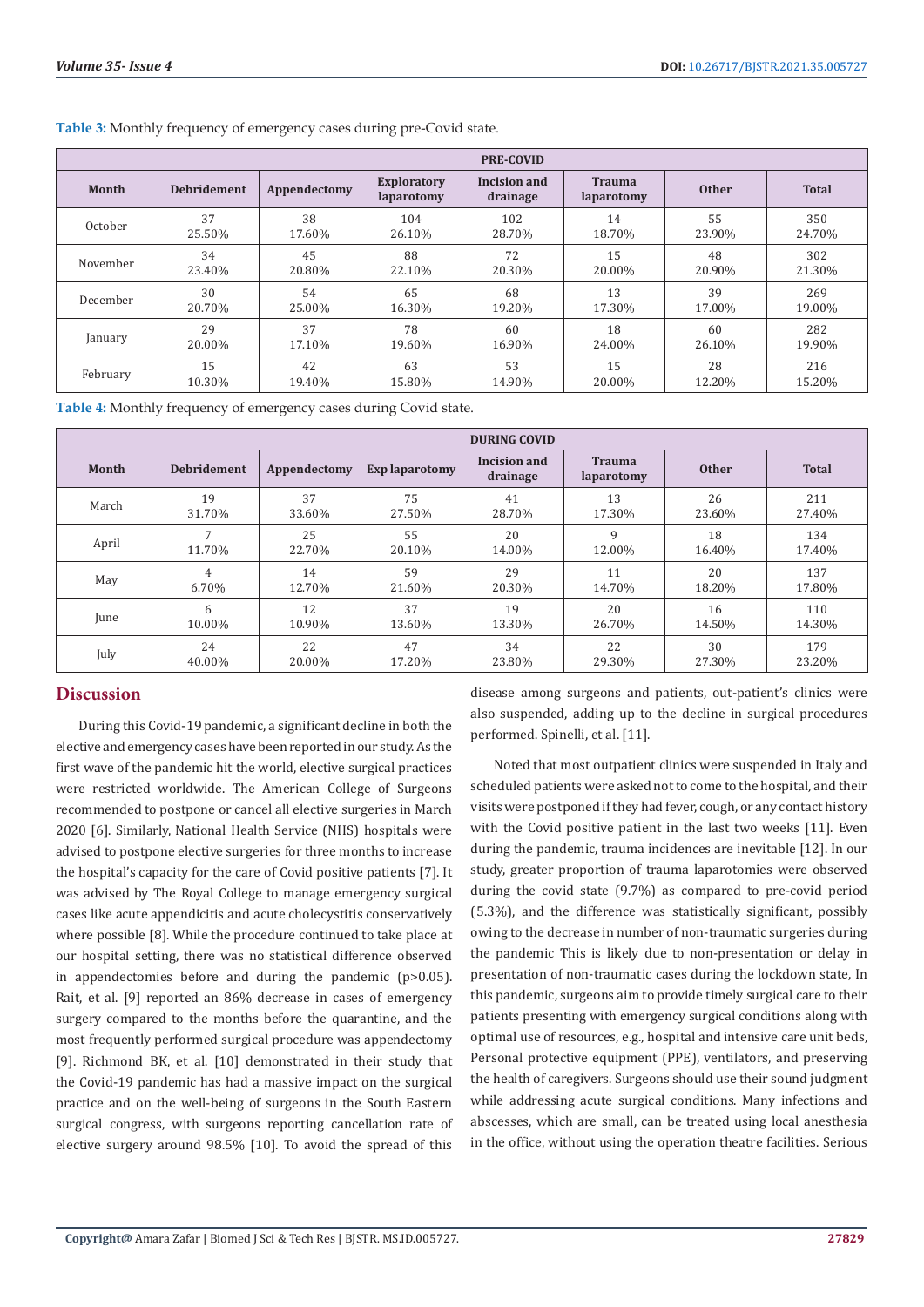acute surgical issues, e.g., perforated viscus or gut ischemia, however, must undergo emergent surgery [13].

The oncological surgeries carried out as per our survey were significantly reduced in the Covid state (340 vs 57, Pre-Covid vs Covid). There could be several reasons for this huge difference including lockdown, closed outpatient facility, a limited number of admissions, or patients' fear of acquiring Covid from hospitals during the pandemic. Similar findings have been observed globally. Greenwood reports that in England in May 2020, -37% patients had their oncological treatment started when compared to May 2019 [14]. Oncological procedures, however, shall always be a priority and efforts shall be made to offer better healthcare to the cancer patients. Standard guidelines shall be established regarding the Oncological Surgeries and surgeons shall be made aware of them. Sud, et al. [15] state that delay in surgery in cancer patients could result in increased mortality, and any blockage in the pathway of management of these patients should be removed, and these cases should be managed in the same way as before this Covid pandemic [15].

## **Conclusion**

Covid-19 pandemic is a threat to every aspect of patient management. Surgical treatment is also affected by this pandemic. Both elective and emergency surgeries are significantly reduced in number including oncological surgeries. However, cancer patients cannot wait, and they must be treated with priority even during the Covid pandemic. A strategy should be made to prevent the overburden we will face once this pandemic is over.

# **Conflict of Interest**

Authors have no conflict of interest to declare.

# **Disclosure**

None.

#### **Funding**

None.

# **Ethical Approval**

Institutional Review Board (IRB) of Dow University of Health Sciences (DUHS).

# **Authors' Contribution**

AS: Study conception, writing of article, critical review, revision.

- MA: Study conception, literature review, writing of article, critical review, revision.
- AZ: Data analysis, writing of article.
- SS: Data collection, literature review, writing of article.
- MR: Data collection, literature review, writing of article.
- SS: Critical review, revision, writing of article.

#### **References**

- 1. [\(2020\) World Health Organization. Coronavirus disease 2019 \(COVID-](https://reliefweb.int/report/world/coronavirus-disease-2019-covid-19-situation-report-94-23-april-2020)[19\): Situation report, 94. World Health Organization.](https://reliefweb.int/report/world/coronavirus-disease-2019-covid-19-situation-report-94-23-april-2020)
- 2. (2020) Eurosurveillance Editorial Team. Note from the editors: World Health Organization declares novel coronavirus (2019-nCoV) sixth public health emergency of international concern. Euro surveillance. 25(5): 200131e.
- 3. [Waris A, Khan AU, Ali M, Ali A, Baset A \(2020\) COVID-19 outbreak:](https://www.sciencedirect.com/science/article/pii/S2052297520300330) [current scenario of Pakistan. New Microbes and New Infections 14:](https://www.sciencedirect.com/science/article/pii/S2052297520300330) [100681.](https://www.sciencedirect.com/science/article/pii/S2052297520300330)
- 4. [Ghebreyesus TA \(2020\) WHO Director-General's opening remarks at the](https://www.who.int/director-general/speeches/detail/who-director-general-s-opening-remarks-at-the-media-briefing-on-covid-19---11-march-2020) [media briefing on COVID-19-11 March 2020. World Health Organization.](https://www.who.int/director-general/speeches/detail/who-director-general-s-opening-remarks-at-the-media-briefing-on-covid-19---11-march-2020)
- 5. [Nicola M, Alsafi Z, Sohrabi C, Kerwan A, Al Jabir A, et al. \(2020\) The socio](https://www.ncbi.nlm.nih.gov/pmc/articles/PMC7162753/)[economic implications of the coronavirus and COVID-19 pandemic: A](https://www.ncbi.nlm.nih.gov/pmc/articles/PMC7162753/) [review. International Journal of Surgery 78: 185-193.](https://www.ncbi.nlm.nih.gov/pmc/articles/PMC7162753/)
- 6. American College of Surgeons (ACS). COVID-19 update: Guidance for triage of non-emergent surgical procedures.
- 7. [Iacobucci G \(2020\) Covid-19: All non-urgent elective surgery is](https://pubmed.ncbi.nlm.nih.gov/32188602/) [suspended for at least three months in England. BMJ: British Medical](https://pubmed.ncbi.nlm.nih.gov/32188602/) [Journal 368: m1106.](https://pubmed.ncbi.nlm.nih.gov/32188602/)
- 8. [Anderson I, Fearnhead N, Toogood G. Updated Intercollegiate General](https://www.rcseng.ac.uk/coronavirus/joint-guidance-for-surgeons-v2/) [Surgery Guidance on COVID 19.](https://www.rcseng.ac.uk/coronavirus/joint-guidance-for-surgeons-v2/)
- 9. [Rait JS, Balakumar C, Montauban P, Zarsadias P, Iqbal S, et al. \(2020\)](https://www.ncbi.nlm.nih.gov/pmc/articles/PMC7237893/) [COVID-19 and surgery: Running on good will or guilt? Annals of](https://www.ncbi.nlm.nih.gov/pmc/articles/PMC7237893/) [Medicine and Surgery 55: 69.](https://www.ncbi.nlm.nih.gov/pmc/articles/PMC7237893/)
- 10. [Richmond BK, Dean LS, Farrell TM \(2020\) The Impact of the COVID-19](https://pubmed.ncbi.nlm.nih.gov/32926795/) [Pandemic on Surgical Practice in the Southeastern United States: Results](https://pubmed.ncbi.nlm.nih.gov/32926795/) [of a Survey of the Membership of the Southeastern Surgical Congress.](https://pubmed.ncbi.nlm.nih.gov/32926795/) [The American surgeon 86\(8\): 916-925.](https://pubmed.ncbi.nlm.nih.gov/32926795/)
- 11. [Spinelli A, Pellino G \(2020\) COVID‐19 pandemic: Perspectives on an](https://pubmed.ncbi.nlm.nih.gov/32191340/) [unfolding crisis. The British journal of surgery 107\(7\): 785-787.](https://pubmed.ncbi.nlm.nih.gov/32191340/)
- 12. American College of Surgeons Committee on Trauma. Maintaining trauma center access and care during the COVID-19 pandemic: Guidance document for trauma directors.
- 13. Cheeyandira A (2020) The effects of COVID-19 pandemic on the provision of urgent surgery: a perspective from the USA. Journal of Surgical Case Reports 2020(4): riaa109.
- 14. Greenwood E, Swanton C (2020) Consequences of COVID-19 for cancer care-a CRUK perspective. Nature Reviews Clinical Oncology 23: 1-2.
- 15. [Sud A, Jones M, Broggio J, Loveday C, Torr B, et al. \(2020\) Collateral](https://pubmed.ncbi.nlm.nih.gov/32442581/) [damage: The impact on outcomes from cancer surgery of the COVID-19](https://pubmed.ncbi.nlm.nih.gov/32442581/) [pandemic. Annals of Oncology 31\(8\): 1065-1074.](https://pubmed.ncbi.nlm.nih.gov/32442581/)